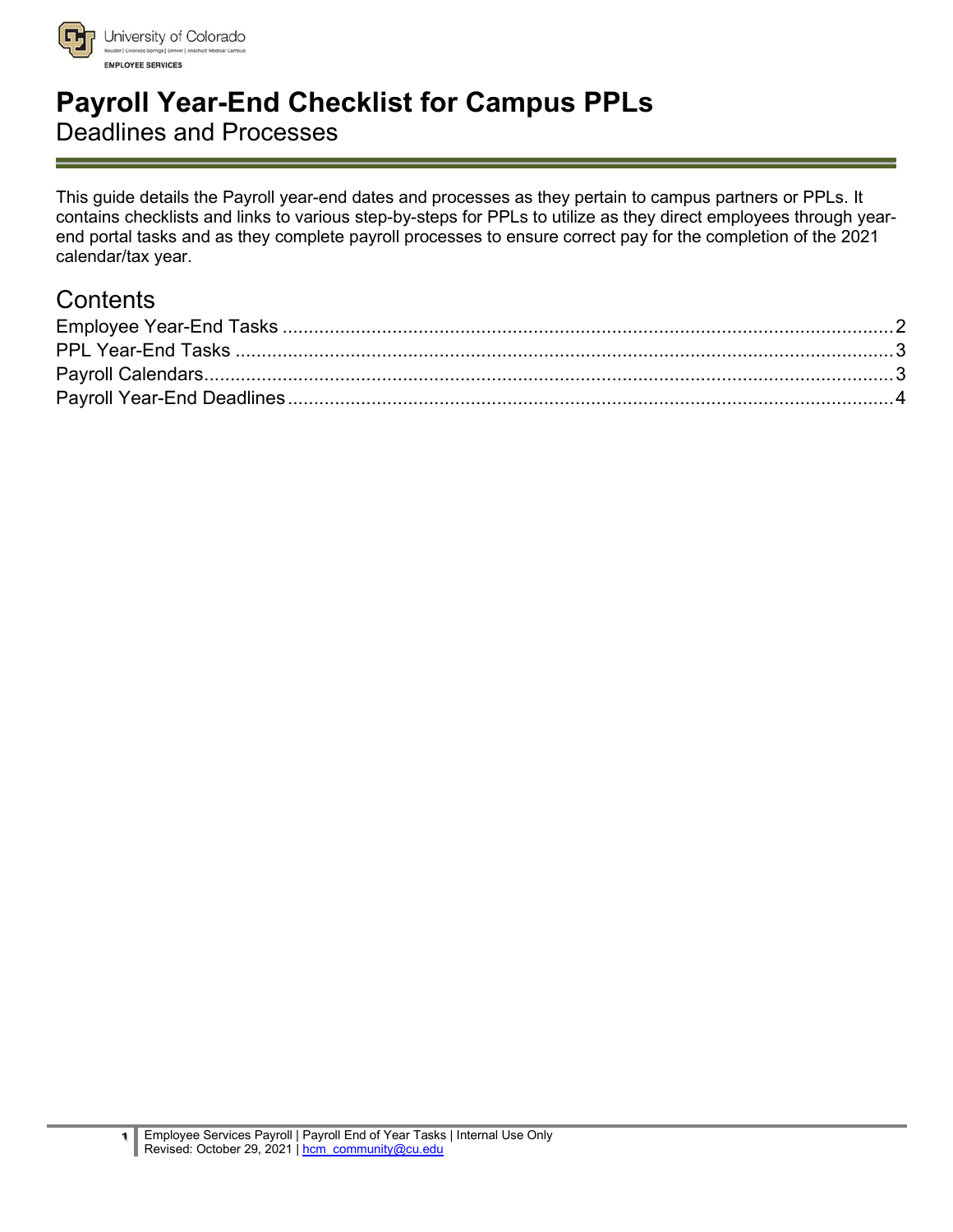

University of Colorado **EMPLOYEE SERVICES** 

#### <span id="page-1-0"></span>Employee Year-End Tasks

Departments should encourage employees to update and verify personal items like addresses, SSN, W-4s, etc. Updates can be completed in the [employee portal.](https://my.cu.edu/) Remind employees to visit the [payroll self-service](http://www.cu.edu/node/168742)  [webpage](http://www.cu.edu/node/168742) for instructions.

[Verify SSN](http://www.cu.edu/node/168743) in employee portal, note this is not the student portal.

[Review pay advice](https://www.cu.edu/employee-services/payroll/self-service/paychecks) and report errors.

[Update W-4](http://www.cu.edu/node/168747) by the 10<sup>th</sup> (payroll deadline for that month's paycheck).

Verify and [update address](http://www.cu.edu/node/168743) if needed.

[Use IRS Tax Withholding Estimator](https://www.irs.gov/individuals/tax-withholding-estimator) to maximize tax withholding for 2022.

Treaty renewal forms will be sent to treaty eligible [international employees](http://www.cu.edu/node/2185) in December and will need to be signed and returned by the January deadline in order to be in effect for January payroll.

International employees who have not met with an International Tax Specialist should [schedule](https://booknow.appointment-plus.com/43rspqeq/) their required appointment preferably before the end of the tax year.

[W-2](https://www.cu.edu/employee-services/payroll/self-service/w-2) will be mailed by the end of January.

#### **Employee tax form explanations**

**W-2**

Issued to all employees with taxable earnings including taxable imputed income during the year.

**1095-C**

IRS Form 1095-C reports whether CU offered you affordable health coverage for tax year 2021 under Affordable Care Act standards. You do not need this form to file your taxes, and you should save it with your tax return.

**Questions?** Visit the [IRS website,](https://www.irs.gov/forms-pubs/about-form-1095-c) or call Employee Services at 303-860-4200, option 3.

**1099**

IRS Form 1099-MISC is cash paid to contractors, attorneys, "income other than wages."

IRS Form 1099-R reports when employees have distributions from Pensions, Annuities, Retirement or Profit-Sharing Plans, IRAs or Insurance Contracts.

**Questions?** Contact the Procurement Service Center (PSC) at [finprohelp@cu.edu.](mailto:finprohelp@cu.edu)

#### **1042-S**

IRS Form 1042-S is mailed to non-U.S. citizens who had:

- tax treaty-exempt income
- non-qualified scholarship payments
- taxable compensation

If you meet this criteria, but have not received your form by Feb. 28, submit a [1042-S Reissue Request Form.](https://www.cu.edu/docs/w-21042-s-reissue-request-form) **Questions?** Please contact an international tax specialist at [intltax@cu.edu.](mailto:intltax@cu.edu)

#### **1098-T**

IRS Form 1098-T reports payments received for tuition, scholarships and grants:

- generated by Campus Bursar's offices
- available to students via mail and portal

**Questions?** Contact your campus Bursar's office.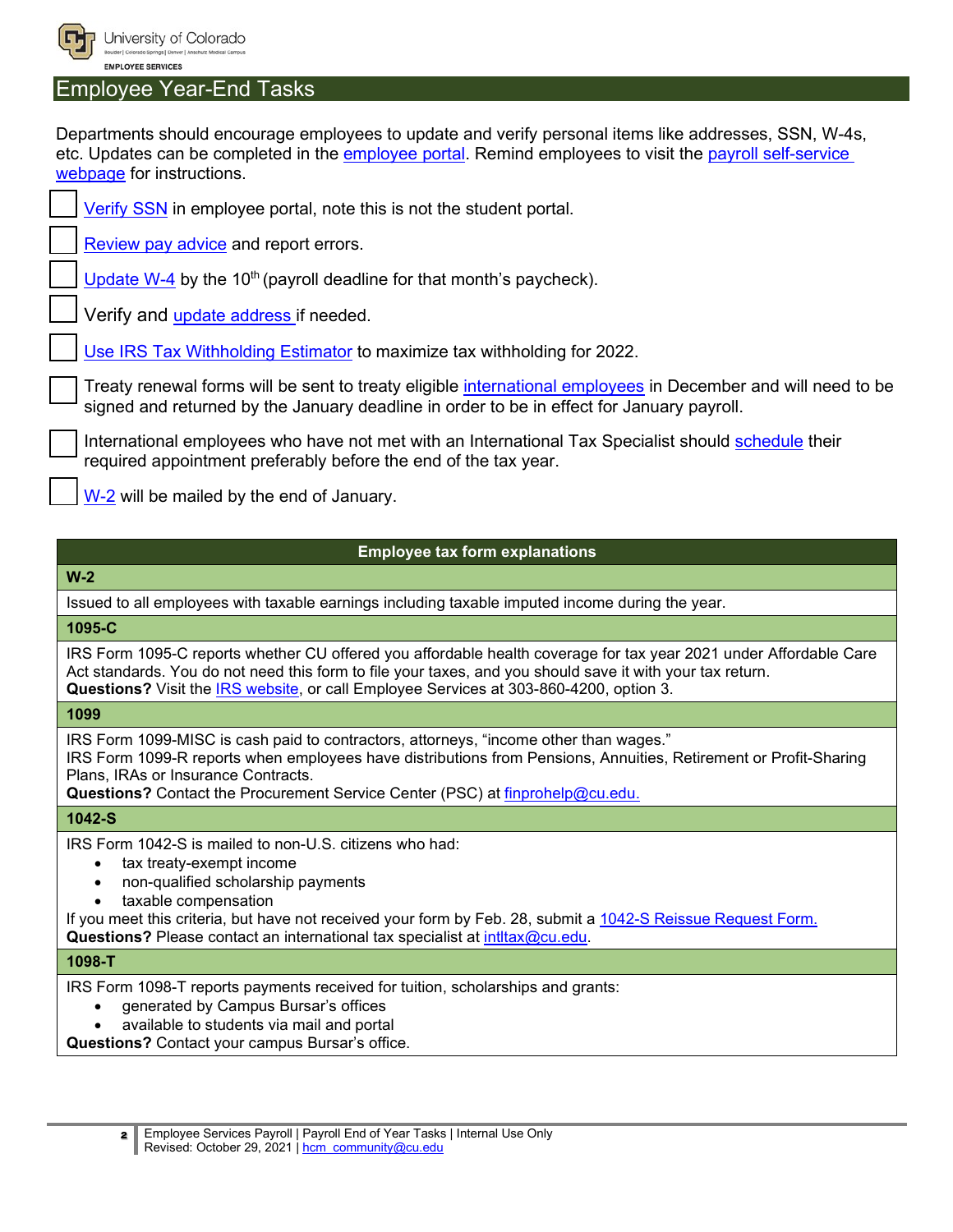

#### <span id="page-2-0"></span>PPL Year-End Tasks

Departments should complete [payroll year-end processes](https://www.cu.edu/blog/hcm-community/prepare-end-year-payroll-these-critical-tasks-and-deadlines) within critical deadlines during November and December to ensure paychecks will process on time and correctly.

Keep these tasks on hand the next few months to stay on track during this busy time of year.

#### **November/December 2021**

[Process overpayments](https://www.cu.edu/docs/completing-notice-overpayment-adjustment) timely to allow the employee to repay the overpayment before Dec.31. Taxes will be added to the overpayment amount if payment is not received in 2021 which could cause a hardship.

Ensure [moving expenses](https://www.cu.edu/employee-services/payroll/moving) are entered into CU Time.

[Review payroll registers](https://www.cu.edu/docs/2021-payroll-calendars) immediately after the December payroll is complete.

[Process any necessary pulls](https://www.cu.edu/hcm-community/correct-pay) to prevent overpayments from crossing tax years.

Verify Social Security Numbers have been entered into employee records.

Verify SSN for int'l/new employees.

Enter imputed cash transactions.

Review your campus [Holiday Schedules.](https://www.cu.edu/employee-services/holidays)

#### **January 2022**

Review [Payroll Calendars.](https://www.cu.edu/docs/2021-payroll-calendars)

Review the first paychecks for accuracy.

Hire Spring Appointments before their first check.

Terminate Fall Appointments and Contracts, if needed.

Remind employees claiming exempt status on their W-4 that it will expire February 15, 2022 (To maintain their exemption, they will need to enter a new [W-4](https://www.cu.edu/employee-services/payroll/self-service/w-4) in the [employee portal](https://my.cu.edu/) before the expiration date).

[W-2s](https://www.cu.edu/employee-services/payroll/self-service/w-2) will be mailed by the end of January.

January Minimum Wage rates apply\*

\*2022 – Colorado minimum wage increases to \$12.56 (\$12.32 in 2021), and Denver minimum wage increases to \$15.87 (\$14.77 in 2021).

- ES pulls and uploads the minimum wage rate for each hourly employee below the threshold for the applicable state.
- Effective date: 12/26/21 (BW010822)
- Utilize Query CUES HCM MINIMUM WAGE STATE to obtain information for other states.

## <span id="page-2-1"></span>Payroll Calendars

- [November 2021 Calendar \(PDF\)](https://www.cu.edu/doc/payrollcalendar202111pdf) [December 2021 Calendar \(PDF\)](https://www.cu.edu/doc/payrollcalendar202112december2021ao061521pdf) [January 2022 Calendar \(PDF\)](https://www.cu.edu/doc/payrollcalendar202201pdf-2)
- Please contact the Employee Services help desk at 303-860-4200, opt. 2 or email hcm community@cu.edu if you have any questions.

**3** Employee Services Payroll | Payroll End of Year Tasks | Internal Use Only Revised: October 29, 2021 | [hcm\\_community@cu.edu](mailto:hcm_community@cu.edu)